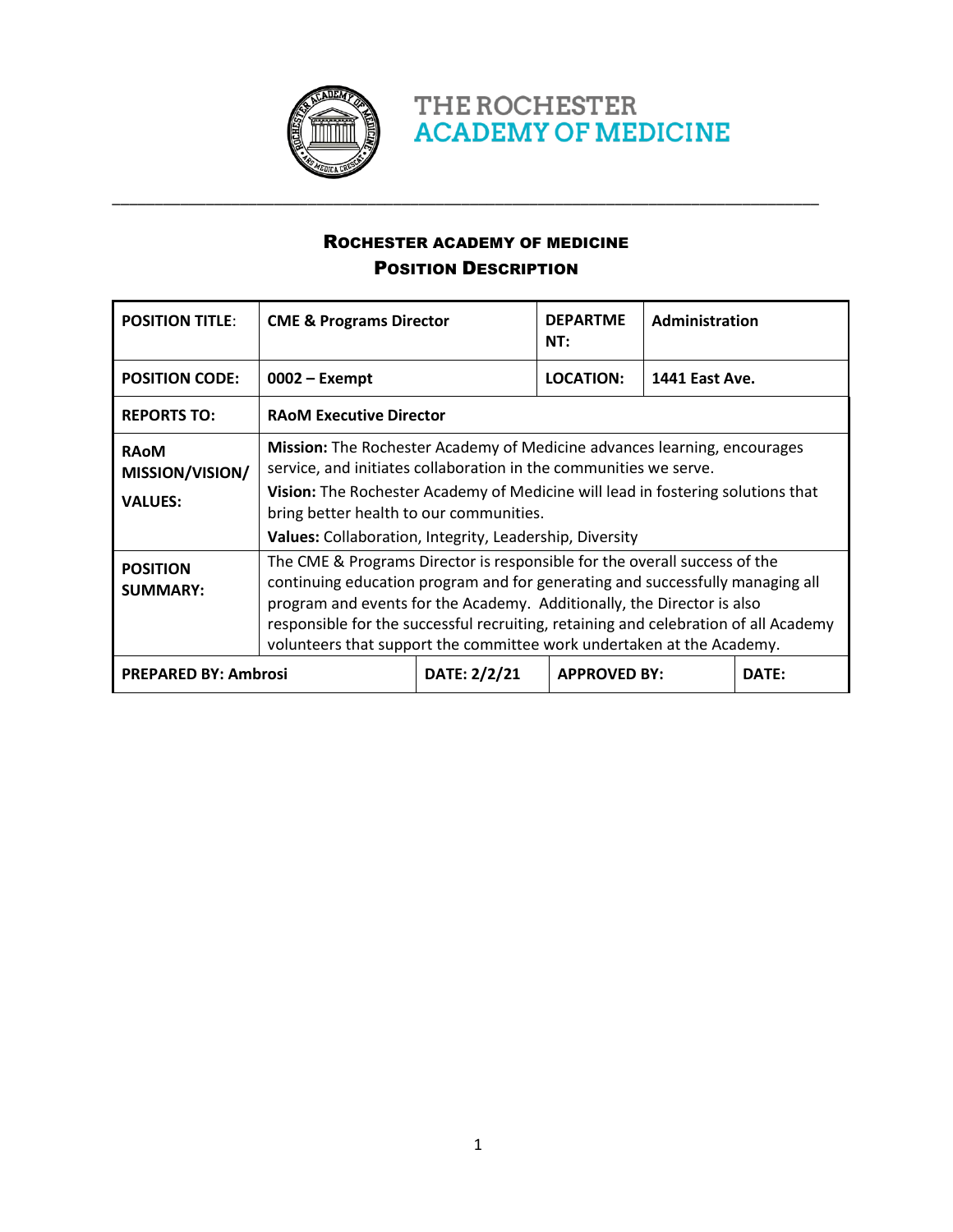

THE ROCHESTER **ACADEMY OF MEDICINE** 

## **ESSENTIAL POSITION RESPONSIBILITIES/FUNCTIONS**

### *Continuing Education*

- Ensure compliance with MSSNY and ACCME regarding CME accreditation for the Academy.
- Manage all reporting requirements.
- Provide learners with certificates of attendance of Single Live activities.
- Provide learners with transcripts (summaries) of all accredited activities upon request.

\_\_\_\_\_\_\_\_\_\_\_\_\_\_\_\_\_\_\_\_\_\_\_\_\_\_\_\_\_\_\_\_\_\_\_\_\_\_\_\_\_\_\_\_\_\_\_\_\_\_\_\_\_\_\_\_\_\_\_\_\_\_\_\_\_\_\_\_\_\_\_\_\_\_\_\_\_\_\_\_\_\_\_

- Support joint providers for both RSS and Single Live CME activities.
- Lead the development and implementation of needed CE activities for the community.
- Support the CE committee to ensure the CE program remains relevant and viable.
- Meet all established revenue targets for CE.

### *Programs & Events*

- Lead and/or manage the programs and events conducted at the Academy or in the community.
- Manage calendar of events.
- Work with the relevant Academy committees to develop and implement new programs and events to be run at the Academy both virtually and in-person.
- Meet all established program and event revenue targets.

### *Committee/Volunteer/Interns*

- Recruit volunteers, based on needs of the Academy, to serve on Academy Committees.
- Retain volunteers through effectively ensuring the work is meaningful and purposeful.
- Celebrate volunteers electronically and, in person, when appropriate.
- Recruit and manage Academy interns from local teaching institutions based on need.

### *Other*

- Actively participate in the Executive and Continuing Education committees.
- Prepare the monthly consent agenda (including minutes) and actively participate in monthly Board meetings.
- All other duties as directed by the ED or BoT President.